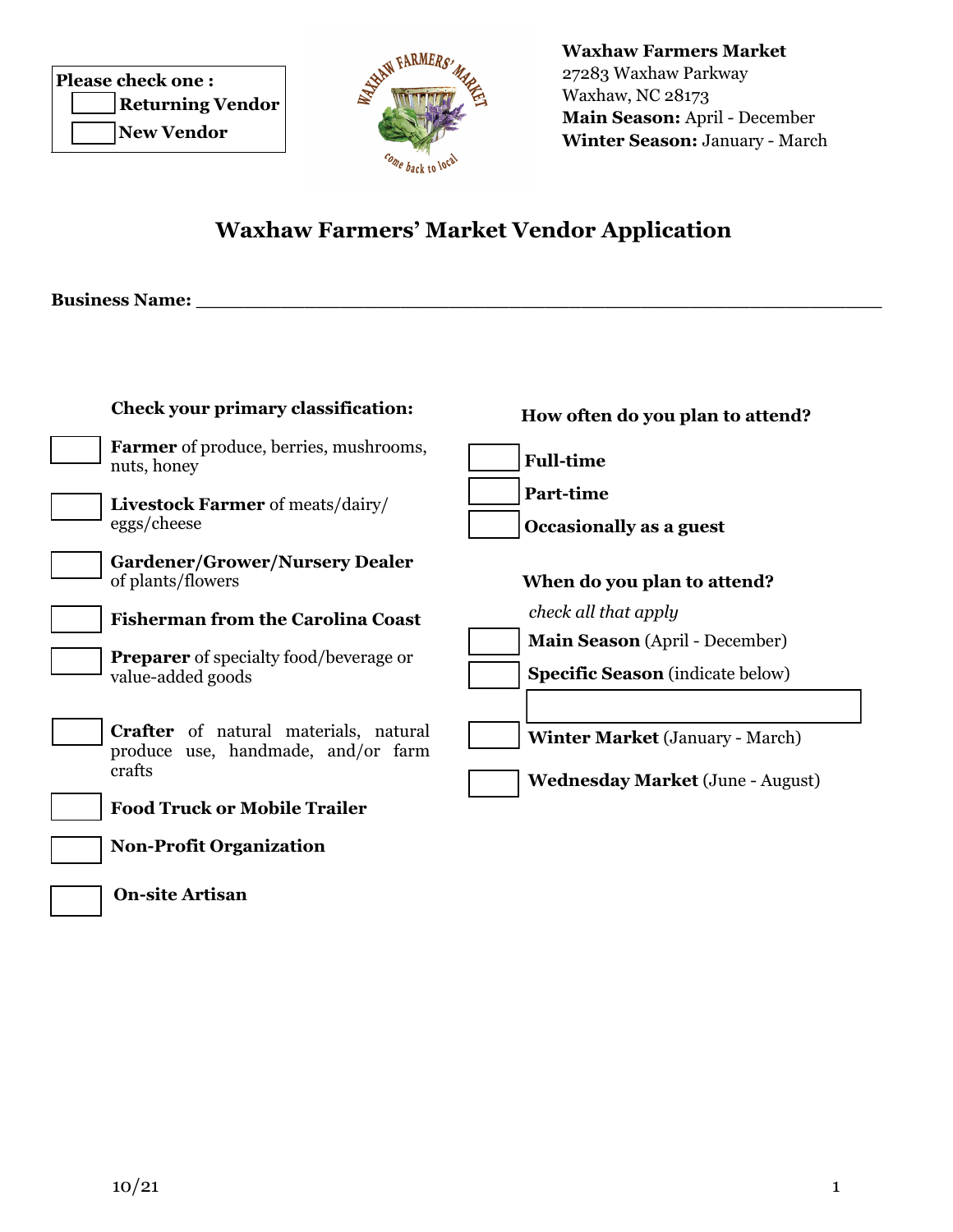**Who We Are**: The Waxhaw Farmers' Market ("WFM") was established in 2001. We aim to promote the direct marketing of farm products and value-added agricultural offerings from the original producer to the consumer. We are a 501c6 non-profit organization. Our Board of Directors includes market vendors and community members. We are a year-round, rain-or-shine, producers-only market.

**Our Goal**: To promote direct marketing of farm products and value-added offerings, from the original producer, to the consumer. Since we are a "producer-only" market, the potential vendor must raise, grow, gather, bake, or make offerings to be sold at the market. The goal of our organization is to operate a Farmers Market within the surrounding Waxhaw area in order to support local farms as a viable part of the community. It is the market's mission to not only provide fresh, local food and foster the direct relationship between farmers and customers, but to enhance the quality of life in the local area by providing a community gathering location. The WFM strives to educate its customers on the benefits of quality fresh locally grown foods and healthy eating. The success of our market is determined by the quality of our offerings and the integrity with which we treat our customers.

**Application Submission**: Please review the Market Rules and Regulations to make sure that you meet the requirements to become a vendor.

- $\checkmark$  Application: pages 1, 3, 4, the section that pertains to your business, 10, 11, & 12
- $\checkmark$  Rules and Regulations: pages 9, 10, & 11
- 1. initialized and signed Code of Sales
- 2. Code of Conduct
- 3. The Acknowledgment page
- $\checkmark$  Non refundable application fee of \$25
- $\checkmark$  All applicable documentation: all required documentation can be submitted by:
	- 1. Email: info@waxhawfarmersmarket.org
	- 2. Mail: Waxhaw Farmers Market PO Box 343 Waxhaw, NC 281731

\*\*Please note the application will not be reviewed unless the processing fee is presented

#### **Application Review Process:**

- Applications submitted BEFORE the beginning of the main season in April, will be reviewed by the Board of Directors during the winter season. After the start of the main season, applications will be reviewed periodically.
- All farms, gardens, and animal dwellings will be inspected prior to approval of application.
- Returning vendors who have complied with the rules and regulations, adhered to the ethical code of sales, and have maintained good communication with the market manager throughout the year, will have first priority in the review process.

 *\*\*ONLY fully completed applications will be considered for review.*

### **Application Decision:**

- The decision to accept or reject an application is based on whether or not:
	- o The vendor's offerings are in alignment with the Market's mission.
	- o The vendor's offerings are in compliance with federal, state, & local laws plus the market's rules and regulations.
	- o The vendor and the offerings will be a good fit for the market as a whole.
	- o The offering is a "high-demand" fit for our customers' wants.
	- o The offerings will cause saturation as other vendors are able to satisfy customer needs/wants.
- An email will be sent out from the market manager regarding acceptance status.
- All approved full and part time vendors will be required to pay a \$150 membership fee before the main season begins.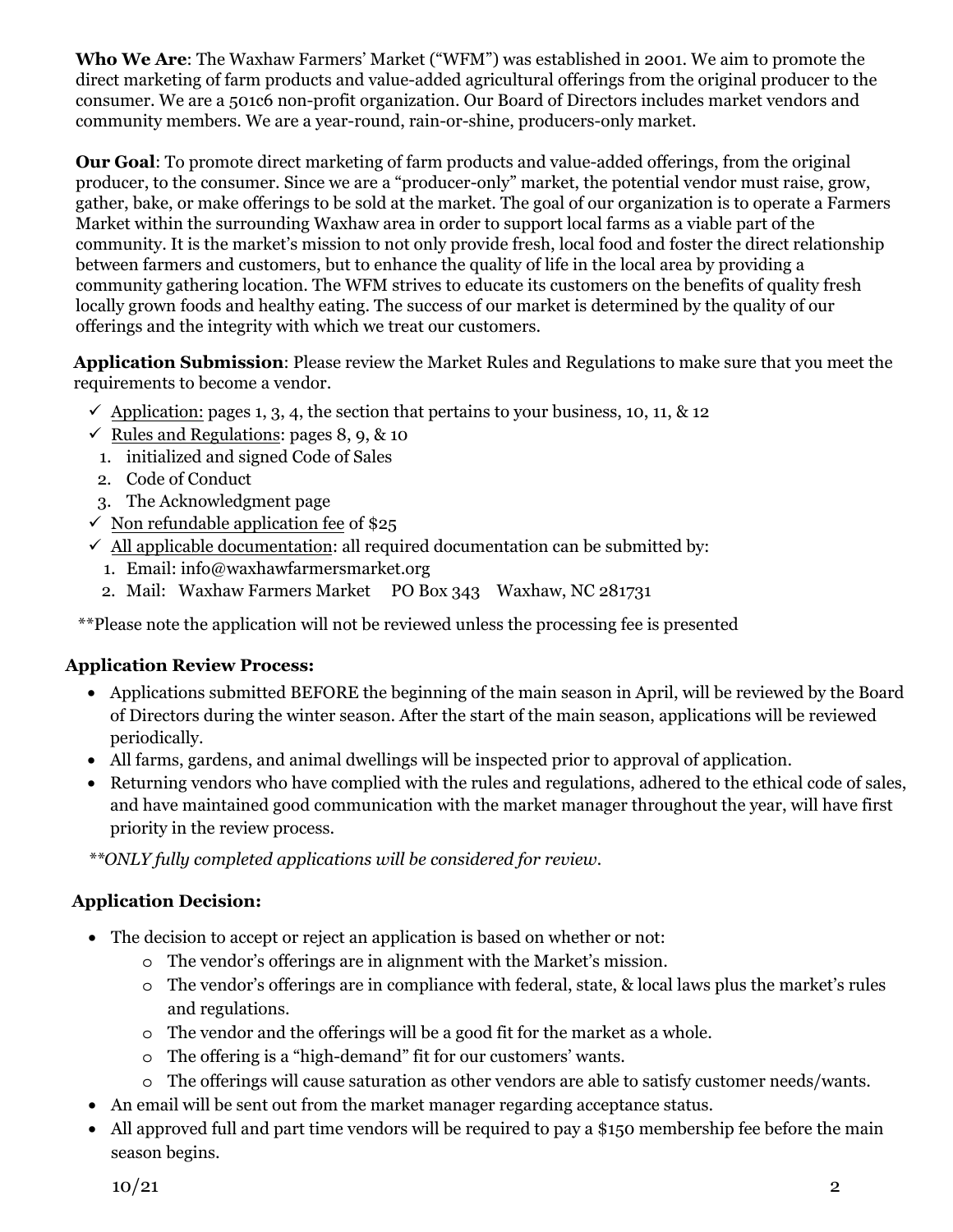| Name of Owner(s):                                                                                                    |
|----------------------------------------------------------------------------------------------------------------------|
| Business/Farm Physical Address:<br>,我们也不能会有什么。""我们的人,我们也不能会有什么?""我们的人,我们也不能会有什么?""我们的人,我们也不能会有什么?""我们的人,我们也不能会有什么?"" |
| ,我们也不能会在这里,我们的人们就会在这里,我们也不能会在这里,我们也不能会在这里,我们也不能会在这里,我们也不能会在这里,我们也不能会不能会不能会。""我们,我                                    |
|                                                                                                                      |
|                                                                                                                      |
| Preferred Method of contact:<br>Phone<br>Email<br><b>Text</b>                                                        |
| Social Media Sites:                                                                                                  |
|                                                                                                                      |
|                                                                                                                      |
| Why would you like to be a vendor at the WFM?                                                                        |
|                                                                                                                      |
|                                                                                                                      |
|                                                                                                                      |
|                                                                                                                      |
|                                                                                                                      |
|                                                                                                                      |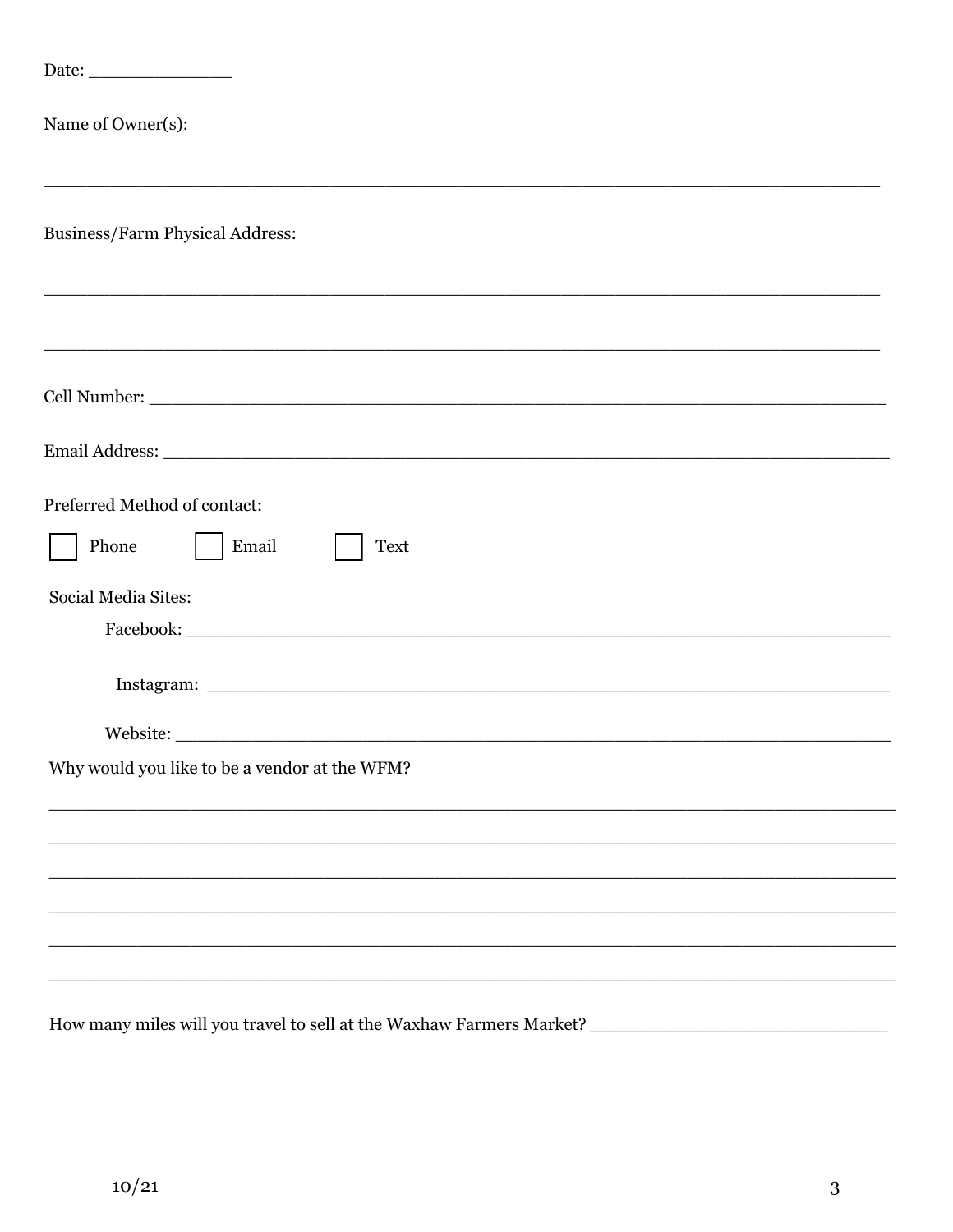Tell us about your business: Describe your business/farm and submit pictures:

| <u> 1990 - Jan Jan James, Amerikaansk politiker (* 1900)</u>                                                          |  |  |
|-----------------------------------------------------------------------------------------------------------------------|--|--|
| <u> 1980 - Johann John Stone, Amerikaansk politiker (* 1905)</u>                                                      |  |  |
| <u> 2007 - 2018 - 2019 - 2019 - 2019 - 2019 - 2019 - 2019 - 2019 - 2019 - 2019 - 2019 - 2019 - 2019 - 2019 - 20</u>   |  |  |
| <u> 1990 - Jan James James James James James James James James James James James James James James James James Ja</u> |  |  |
| <u> 1980 - Jan James James James James James James James James James James James James James James James James J</u>  |  |  |
|                                                                                                                       |  |  |
|                                                                                                                       |  |  |
|                                                                                                                       |  |  |

#### **Booth Space Request:**

Booth sizes and associated rental fees - guest vendors will pay an additional \$5 per booth fee, if applicable. Nonprofits, sponsors, donors, and supporters of the market will not incur a booth fee.

| $10'$ x $10'$ = \$15                                                                                                                                                                                          |
|---------------------------------------------------------------------------------------------------------------------------------------------------------------------------------------------------------------|
| $20'$ x $10'$ = \$30                                                                                                                                                                                          |
| Food Truck = $$25$                                                                                                                                                                                            |
|                                                                                                                                                                                                               |
| <b>Electricity Request:</b>                                                                                                                                                                                   |
| Will you need electricity? Yes [100] No<br>If yes,                                                                                                                                                            |
| <u> 1999 - Johann Stoff, amerikan berkema di sebagai berkema di sebagai berkema di sebagai berkema di sebagai be</u>                                                                                          |
|                                                                                                                                                                                                               |
| *You must bring a heavy duty, 10 or 12 gauge, outdoor extension cord and mat to cover<br>the<br>be excessive in length as outlets are accessible to all booths. Use of electricity is at your own risk.<br>to |
| <b>Market Presence:</b>                                                                                                                                                                                       |
| Do you sell at other markets? Yes     No                                                                                                                                                                      |
|                                                                                                                                                                                                               |
| Do you intend to be present at the market to sell your products? Yes  <br>$\overline{N_{0}}$                                                                                                                  |
| Do you plan to have anyone other than family sell for you during the market?<br>Yes<br>N <sub>0</sub>                                                                                                         |
| How long will this person be replacing your presence at the market?                                                                                                                                           |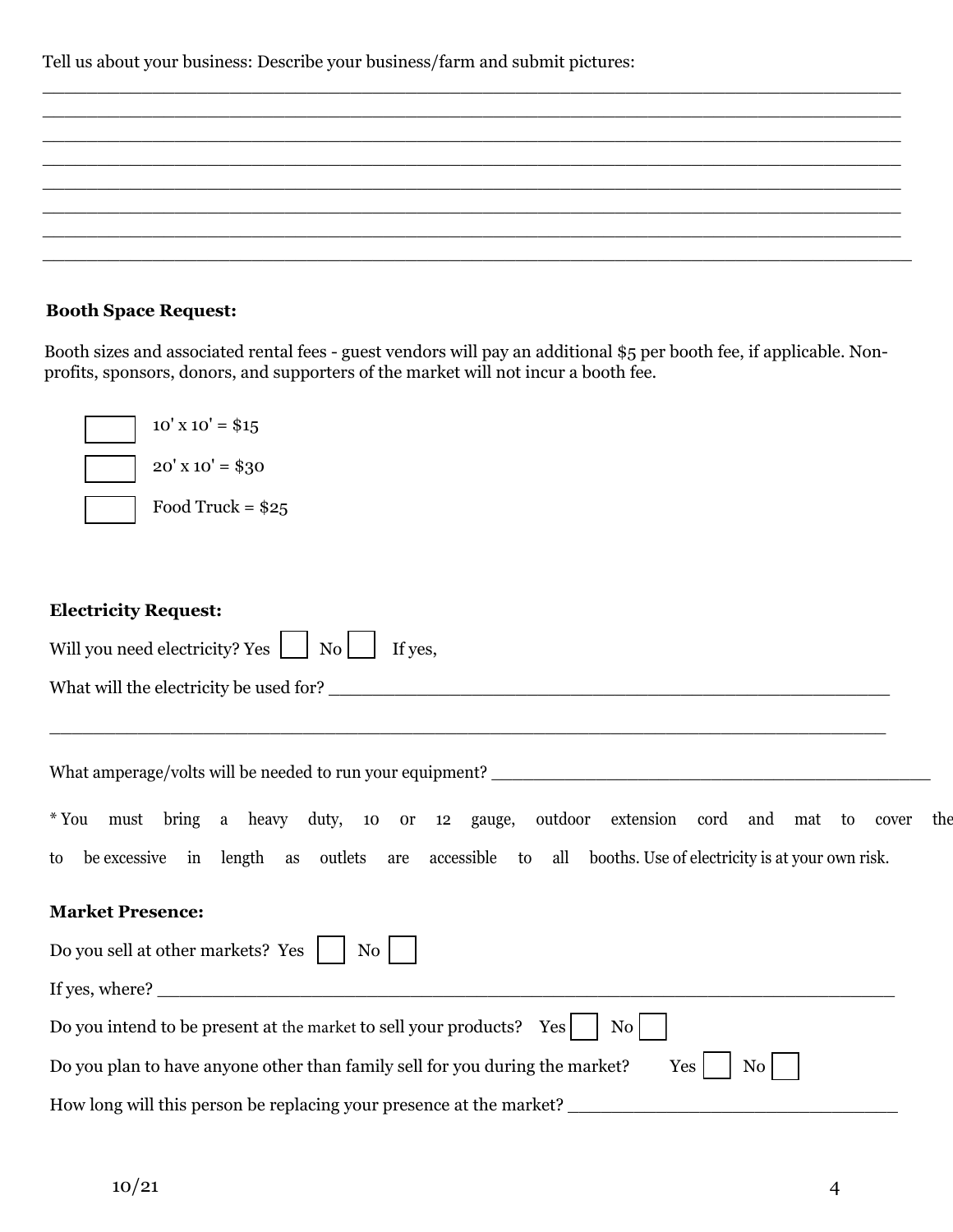# **Farmer:**

| What variety of crops do you grow?                                                                                                                                                                                                    |
|---------------------------------------------------------------------------------------------------------------------------------------------------------------------------------------------------------------------------------------|
| <u> 1990 - Johann John Stone, market fransk politiker (d. 1980)</u>                                                                                                                                                                   |
|                                                                                                                                                                                                                                       |
|                                                                                                                                                                                                                                       |
|                                                                                                                                                                                                                                       |
|                                                                                                                                                                                                                                       |
| How long has the area been under cultivation? ___________________________________                                                                                                                                                     |
| What water source is used to water growing produce and wash harvested produce? If well water, a copy of                                                                                                                               |
| water testing is required.                                                                                                                                                                                                            |
| Where do you purchase your seeds, spores, or plugs?<br><u>Letting and the contract of the spore</u> of the spore of the spore of the spore of the spore of the spore of the spore of the spore of the spore of the spore of the spore |
| Are any of the seeds GMO?                                                                                                                                                                                                             |
| Please explain your practices/products for pest management, weed control, fertilizers, and soil                                                                                                                                       |
| amendments. Are they organic?                                                                                                                                                                                                         |
|                                                                                                                                                                                                                                       |
|                                                                                                                                                                                                                                       |
|                                                                                                                                                                                                                                       |
| Do you request to have other offerings at your table?<br>Yes<br>N <sub>o</sub>                                                                                                                                                        |
|                                                                                                                                                                                                                                       |

\_\_\_\_\_\_\_\_\_\_\_\_\_\_\_\_\_\_\_\_\_\_\_\_\_\_\_\_\_\_\_\_\_\_\_\_\_\_\_\_\_\_\_\_\_\_\_\_\_\_\_\_\_\_\_\_\_\_\_\_\_\_\_\_\_\_\_\_\_\_\_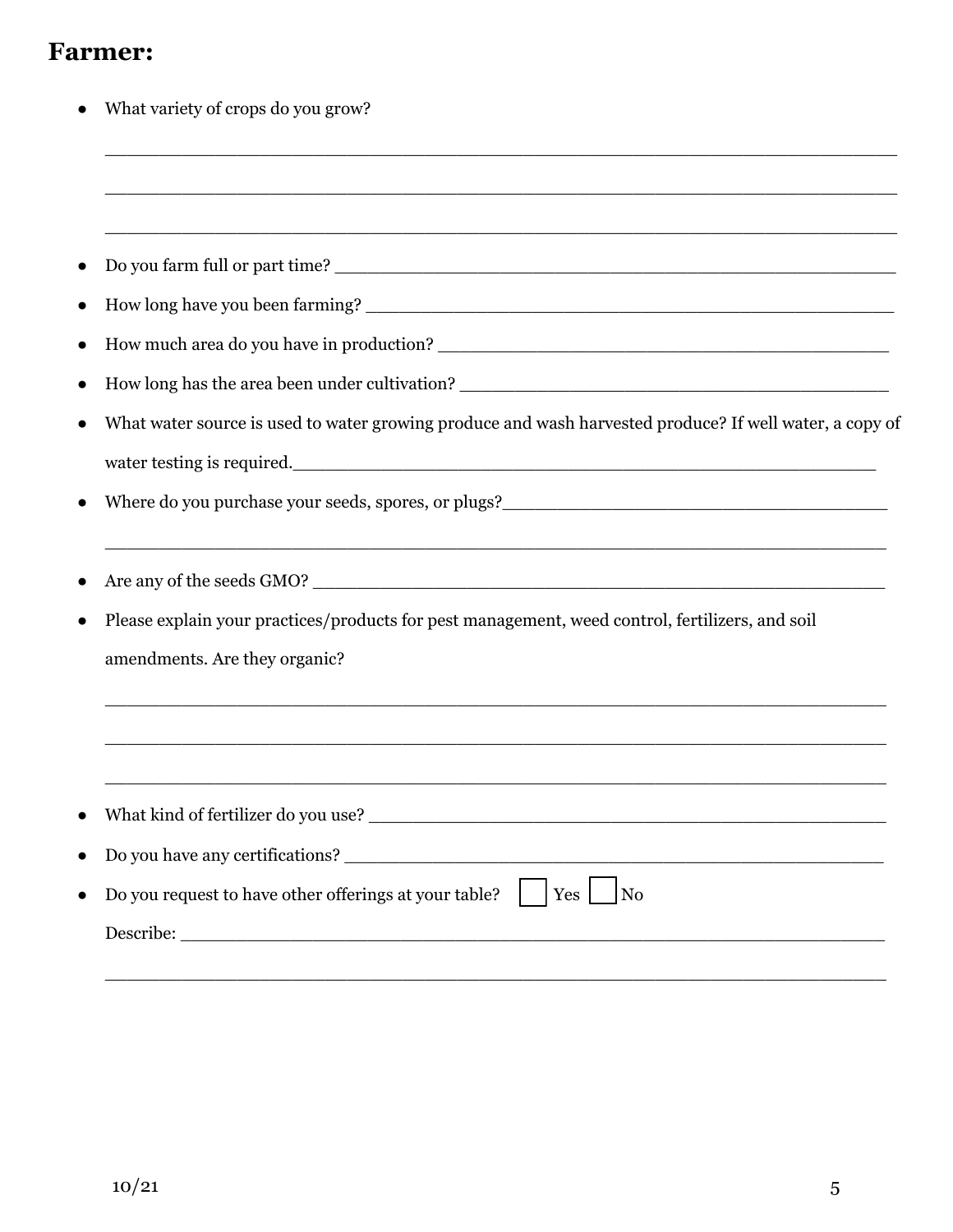# **Livestock Farmer:**

|           | • What items will you produce from your livestock?_______________________________                                                                                                                                                                                                                                                                                                                                                                                                                                                                                                                                                                              |
|-----------|----------------------------------------------------------------------------------------------------------------------------------------------------------------------------------------------------------------------------------------------------------------------------------------------------------------------------------------------------------------------------------------------------------------------------------------------------------------------------------------------------------------------------------------------------------------------------------------------------------------------------------------------------------------|
|           |                                                                                                                                                                                                                                                                                                                                                                                                                                                                                                                                                                                                                                                                |
|           | N <sub>0</sub><br>Are your livestock pasture-raised?<br>Yes<br>Outdoors<br>Where are they kept?<br><b>Both</b><br>Indoors<br>Additional Information if needed:<br><u> 1980 - Jan Barnett, fransk politik (d. 1980)</u>                                                                                                                                                                                                                                                                                                                                                                                                                                         |
|           |                                                                                                                                                                                                                                                                                                                                                                                                                                                                                                                                                                                                                                                                |
|           |                                                                                                                                                                                                                                                                                                                                                                                                                                                                                                                                                                                                                                                                |
| $\bullet$ | What feed do you offer your livestock?<br>Yes<br>No<br>Is it organic?<br>$\circ$<br>Yes<br>N <sub>0</sub><br>Do you supplement with soy (even if it's organic)?<br>$\circ$<br>No<br>Yes<br>Do you supplement with corn (even if it's organic)?<br>$\circ$<br>Are there any oils (like canola) mixed into your feed?<br>N <sub>o</sub><br>Yes<br>$\circ$<br>Do you have a dairy certification? $ $   Yes  <br>No<br>If yes, please submit with application<br>Are hormones or antibiotics used?<br>Yes<br>N <sub>o</sub><br>Yes<br>Are your ruminant animals grass-fed only?<br>No<br>Describe your nutrition and health maintenance practices of your animals: |
|           | Yes <br>Do you have a meat handlers license?<br>  No<br>Do you request to have other offerings at your table? $\lfloor \ \vert$ Yes $\rfloor$<br>$\overline{\rm No}$<br>Do you request to have an item at your table not crafted by you but can be utilized with your<br>$\circ$<br>offerings?   $ Yes $   No<br>$\circ$                                                                                                                                                                                                                                                                                                                                       |
|           | 10/21<br>6                                                                                                                                                                                                                                                                                                                                                                                                                                                                                                                                                                                                                                                     |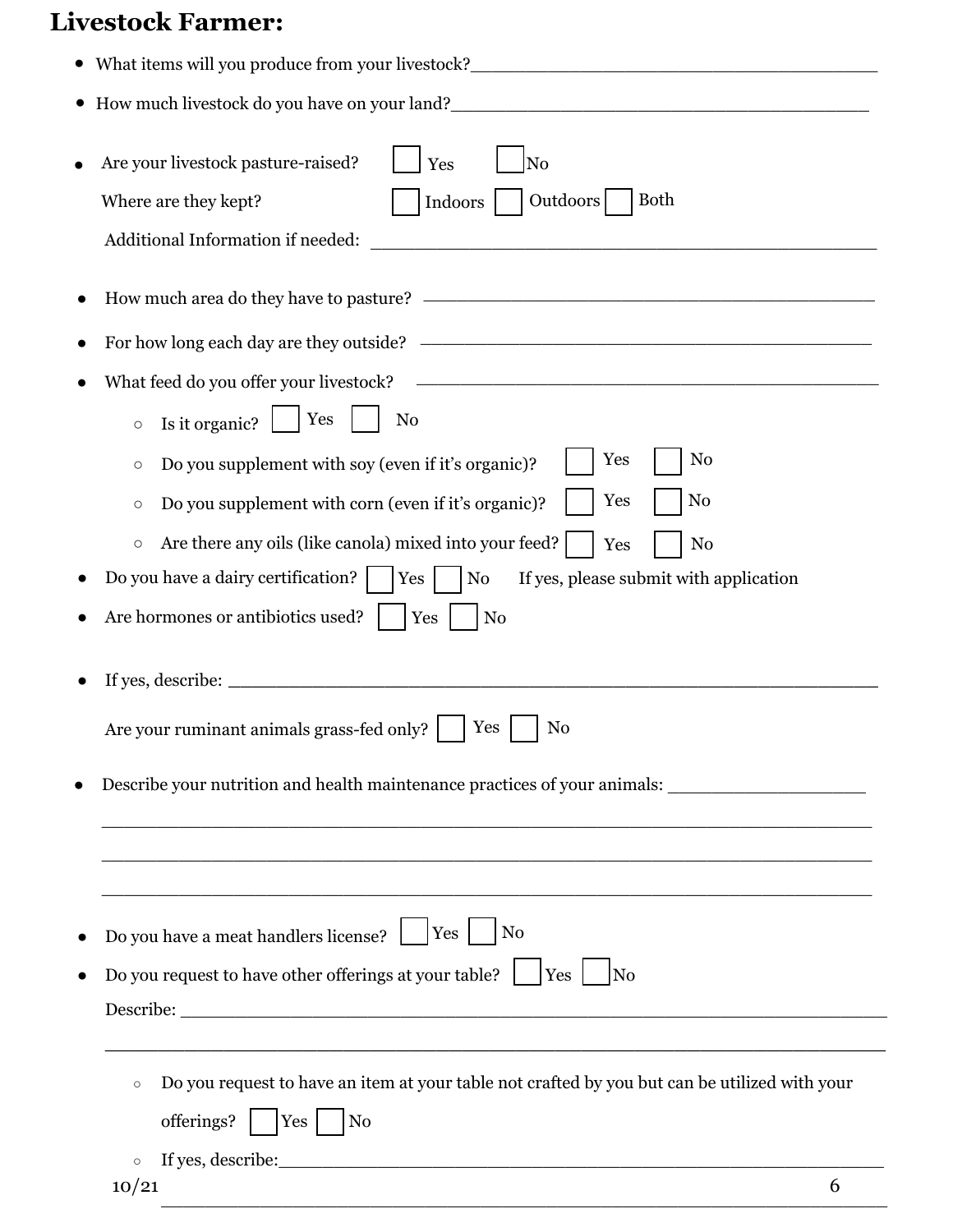# **Grower/Gardner/Nursery Dealer:**

| Are all of your plants/flowers grown by you?<br><u>Land and all of your plants/flowers grown by you?</u>                                                                                                                       |
|--------------------------------------------------------------------------------------------------------------------------------------------------------------------------------------------------------------------------------|
|                                                                                                                                                                                                                                |
| <b>Carolina Fisherman:</b>                                                                                                                                                                                                     |
| Do you have a fishing license?                                                                                                                                                                                                 |
| Do you only fish in the Carolina waters? The Carolina waters and the Carolina waters of the Carolina waters and the Carolina waters and the Carolina waters and the Carolina waters and the Carolina waters and the Carolina w |
|                                                                                                                                                                                                                                |
| Will these items be made at home or in a commercial kitchen? Must provide NCDA/SCDA inspection                                                                                                                                 |
|                                                                                                                                                                                                                                |
| Do you grow some of the ingredients used in your baked goods/beverages?    Yes<br>N <sub>o</sub>                                                                                                                               |
| *If yes, fill out the farmer (grower) portion of the application. If not, where are your supplies/                                                                                                                             |
| ingredients purchased? Are they locally sourced?                                                                                                                                                                               |
| Will you include ingredients purchased from the WFM vendors?<br>Yes<br>N <sub>o</sub>                                                                                                                                          |
|                                                                                                                                                                                                                                |
| Are your ingredients organic?<br>Yes<br>N <sub>0</sub>                                                                                                                                                                         |
| Are your ingredients gluten-free?       Yes  <br>N <sub>0</sub><br>*Must submit proof of gluten free testing results                                                                                                           |
| Do you request to have an item at your table not crafted by you but can be utilized with your offerings?                                                                                                                       |
| $\log$<br>Yes                                                                                                                                                                                                                  |

\_\_\_\_\_\_\_\_\_\_\_\_\_\_\_\_\_\_\_\_\_\_\_\_\_\_\_\_\_\_\_\_\_\_\_\_\_\_\_\_\_\_\_\_\_\_\_\_\_\_\_\_\_\_\_\_\_\_\_\_\_\_\_\_\_\_\_\_\_\_\_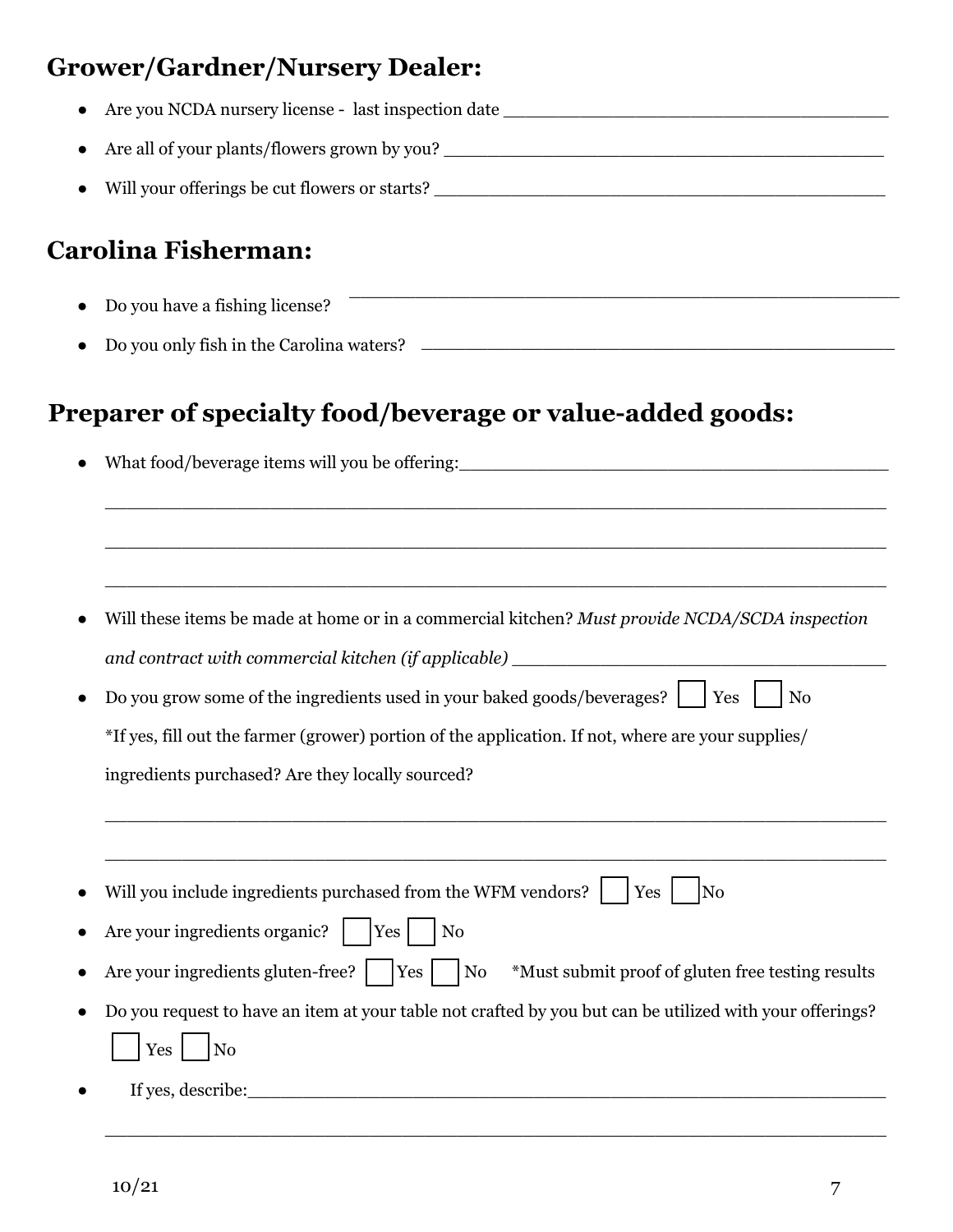## **Crafter:**

| Are all items handcrafted by you? $\Box$ Yes $\Box$ No                                                   |
|----------------------------------------------------------------------------------------------------------|
|                                                                                                          |
|                                                                                                          |
|                                                                                                          |
| Are some of the main ingredients of your product grown by you? $\Box$ Yes<br>$\overline{N_{0}}$          |
|                                                                                                          |
|                                                                                                          |
| What ingredients included in your products:                                                              |
|                                                                                                          |
|                                                                                                          |
|                                                                                                          |
|                                                                                                          |
|                                                                                                          |
|                                                                                                          |
| Do you request to have an item at your table not crafted by you but can be utilized with your offerings? |
| $Yes \mid$ No                                                                                            |
|                                                                                                          |
|                                                                                                          |
|                                                                                                          |

# Non-Profit:

- $\bullet$  What kind of non profit organization are you?
- What is your reason to attend the market?  $\bullet$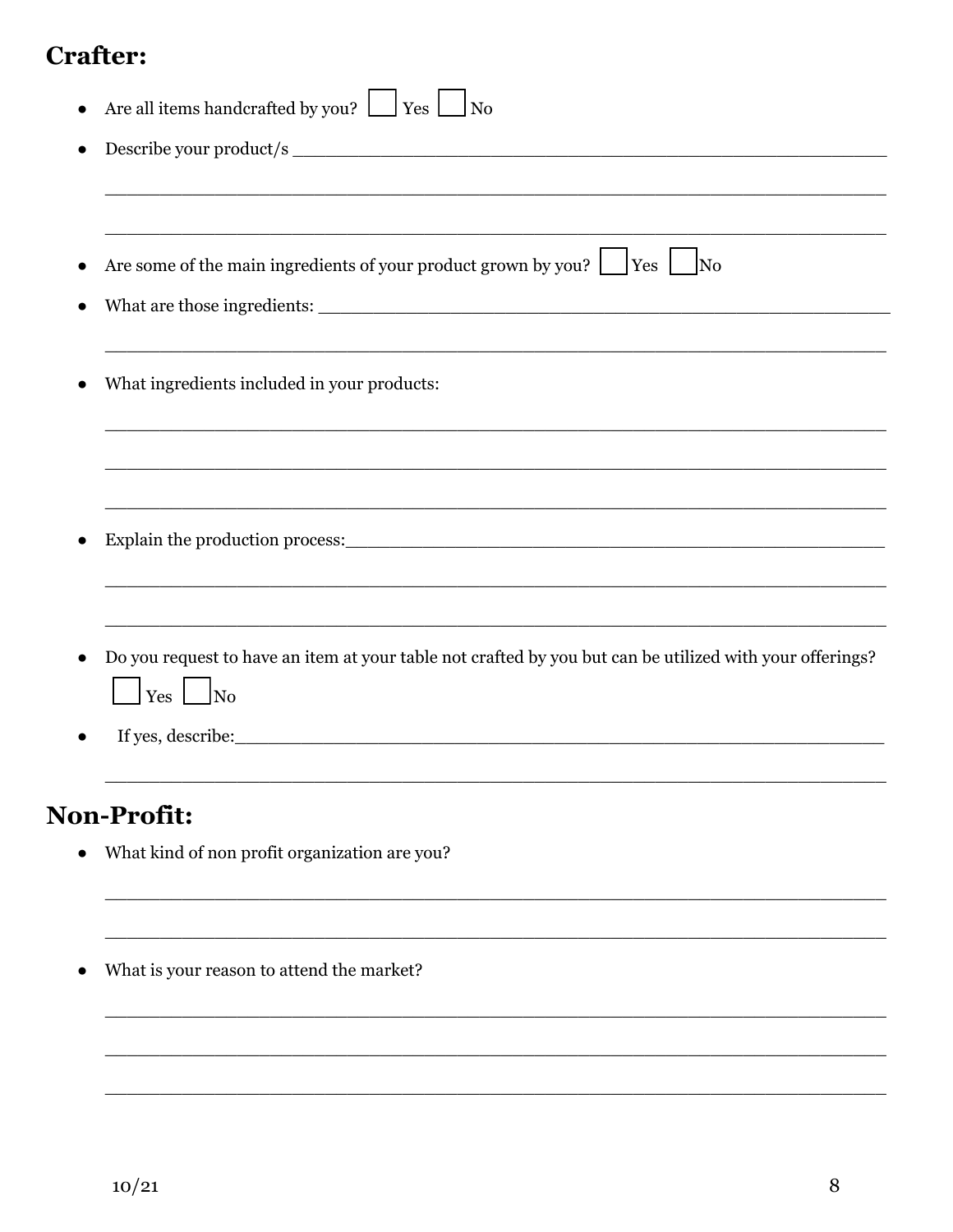Food Truck: We encourage a portion of your ingredients to be purchased from our farmers/growers.

| • Dept of health inspection          | Yes<br>No                                                                                         |
|--------------------------------------|---------------------------------------------------------------------------------------------------|
| • NCDA inspection                    | Yes<br>N <sub>o</sub>                                                                             |
| • License from the state             | Yes<br>N <sub>o</sub>                                                                             |
| • Serve Safe                         | $\rm No$<br>Yes                                                                                   |
| Type of food/beverages being offered |                                                                                                   |
|                                      |                                                                                                   |
|                                      |                                                                                                   |
|                                      |                                                                                                   |
|                                      |                                                                                                   |
|                                      | $\rm No$<br>Yes<br>Are you willing to purchase ingredients from local Waxhaw farmers?             |
|                                      |                                                                                                   |
|                                      | Do you offer breakfast, lunch, or dinner options on your menu?                                    |
|                                      |                                                                                                   |
|                                      |                                                                                                   |
|                                      |                                                                                                   |
|                                      | On- Site Artisan: vendors who perform their skills/talents while at the market. Examples include: |
|                                      | face painting, knife sharpening, wood turning, drawing/painting, etc.                             |

• What skill will you be performing at the market? \_\_\_\_\_\_\_\_\_\_\_\_\_\_\_\_\_\_\_\_\_\_\_\_\_\_\_\_\_

| • Will you charge a fee for your services? $\Box$ Yes |  |  |  |
|-------------------------------------------------------|--|--|--|

**General Liability Insurance:** \$1,000,000 minimum – please attach a copy (required for all vendors) and be sure the Waxhaw Farmers Market is listed as held harmless or "Additional Insured". Liability Insurance and Hold Harmless Provision – Waxhaw Farmers Market holds general liability insurance covering the Waxhaw Farmers' Market. A Hold Harmless clause is included here as part of the Vendor Agreement. Each vendor participating in the Waxhaw Farmers' Market shall be responsible for any loss, personal injury, deaths and/or other damage that may occur as a result of the vendor's negligence or that of its agents and employees, and hereby agrees to exonerate, save harmless, protect and indemnify Waxhaw Farmers' Market, its successors and assigns, from and against any and all losses, damages, claims, suits or actions, judgments and costs, and attorneys' fees which may arise or grow out of any injury or death of persons or damage to property in any manner connected with the vendor's products, operations or vending at the Market.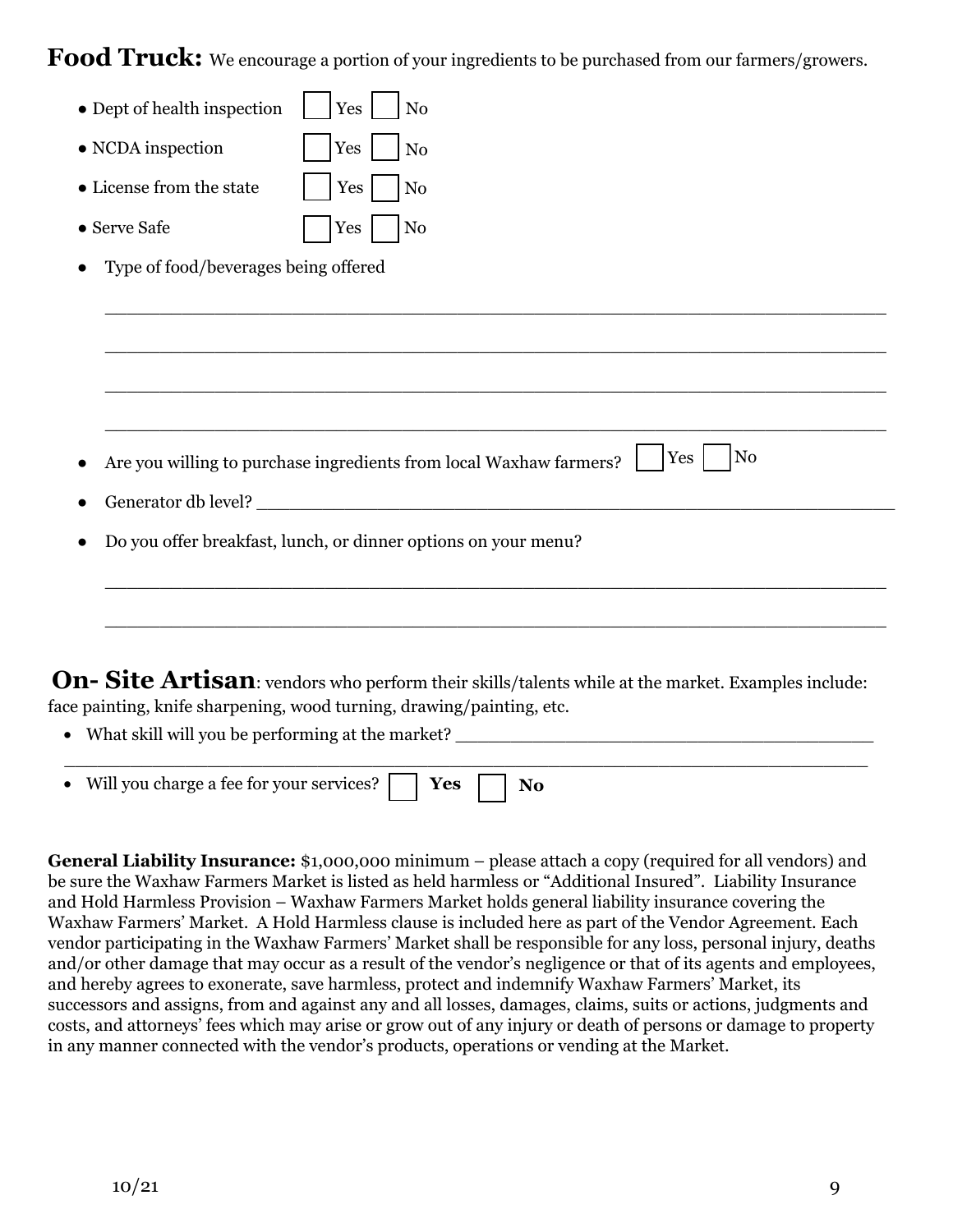| <b>Application Check off list:</b> |                                                                                                                                                                                                                                                                                                                                                                                                                                                                                                                                                          |  |
|------------------------------------|----------------------------------------------------------------------------------------------------------------------------------------------------------------------------------------------------------------------------------------------------------------------------------------------------------------------------------------------------------------------------------------------------------------------------------------------------------------------------------------------------------------------------------------------------------|--|
|                                    | All vendors must provide the following:                                                                                                                                                                                                                                                                                                                                                                                                                                                                                                                  |  |
|                                    | <b>Completed Application</b>                                                                                                                                                                                                                                                                                                                                                                                                                                                                                                                             |  |
|                                    | Page 8, 9, and 10 of the Rules and Regulations                                                                                                                                                                                                                                                                                                                                                                                                                                                                                                           |  |
|                                    | NC/SC DOR business license - sales tax license                                                                                                                                                                                                                                                                                                                                                                                                                                                                                                           |  |
|                                    | Pictures of your farm/animals/production/product                                                                                                                                                                                                                                                                                                                                                                                                                                                                                                         |  |
|                                    | Liability Insurance holding WFM harmless for 2022                                                                                                                                                                                                                                                                                                                                                                                                                                                                                                        |  |
|                                    | \$25 Application fee                                                                                                                                                                                                                                                                                                                                                                                                                                                                                                                                     |  |
|                                    | Provide these documents if applicable:                                                                                                                                                                                                                                                                                                                                                                                                                                                                                                                   |  |
|                                    | NCDA/SCDA Inspection                                                                                                                                                                                                                                                                                                                                                                                                                                                                                                                                     |  |
|                                    | <b>USDA Organic Certification</b>                                                                                                                                                                                                                                                                                                                                                                                                                                                                                                                        |  |
|                                    | Course Completion Certificates (acidification, serve safe, etc)                                                                                                                                                                                                                                                                                                                                                                                                                                                                                          |  |
|                                    | <b>Health Inspection Report</b>                                                                                                                                                                                                                                                                                                                                                                                                                                                                                                                          |  |
|                                    | All required licenses for sales (meat handler's, dairy, nursery, etc)                                                                                                                                                                                                                                                                                                                                                                                                                                                                                    |  |
|                                    | Well water inspection                                                                                                                                                                                                                                                                                                                                                                                                                                                                                                                                    |  |
|                                    | Commercial kitchen contract                                                                                                                                                                                                                                                                                                                                                                                                                                                                                                                              |  |
|                                    | <b>Initial the following agreements:</b>                                                                                                                                                                                                                                                                                                                                                                                                                                                                                                                 |  |
|                                    | I submit that the information provided for my application is accurate and complete                                                                                                                                                                                                                                                                                                                                                                                                                                                                       |  |
|                                    | I understand the mission and goals of the WFM.                                                                                                                                                                                                                                                                                                                                                                                                                                                                                                           |  |
|                                    | I will volunteer 5-10 hours a season by either joining a committee or helping with market needs                                                                                                                                                                                                                                                                                                                                                                                                                                                          |  |
|                                    | I have read and understand the WFM Rules and Regulations and will abide by them.                                                                                                                                                                                                                                                                                                                                                                                                                                                                         |  |
|                                    | I will adhere to the WFM code of conduct and I will abide by its provisions.<br>I will adhere to the WFM code of sales                                                                                                                                                                                                                                                                                                                                                                                                                                   |  |
|                                    | I agree to have my farm/production site inspected by a designee of the Waxhaw Farmers' Market Board.                                                                                                                                                                                                                                                                                                                                                                                                                                                     |  |
|                                    | I will have with me at the market the NC/SC Department of Revenue Sales Tax Certificate of Registration or<br>exemption letter from North or South Carolina.                                                                                                                                                                                                                                                                                                                                                                                             |  |
|                                    | As a condition of membership, I agree to release, and hold harmless, the Waxhaw Farmers Market Inc., its                                                                                                                                                                                                                                                                                                                                                                                                                                                 |  |
|                                    | Board of Directors, officers, managers and employees/volunteers from all claims relating to property damage<br>or personal injury to myself, my family members and employees arising from such membership. I assume the<br>sole risk of selling at the market. In addition, I agree to release and hold harmless the lessor of the farmers'<br>market site, from all claims relating to property damage or personal injury to myself, my family members and<br>employees related to or arising from my presence on the market site or its parking areas. |  |
|                                    | Farmers/Growers: I hereby attest that all of the above listed items are grown or raised on my Farm/                                                                                                                                                                                                                                                                                                                                                                                                                                                      |  |
|                                    | garden<br><b>Preparers/Crafters:</b> I attest that all products are made by me.                                                                                                                                                                                                                                                                                                                                                                                                                                                                          |  |
|                                    | I agree to comply with all Federal, State, and local laws governing food safety and labeling and provide the                                                                                                                                                                                                                                                                                                                                                                                                                                             |  |
|                                    | Market Manager with valid and current documentation of required licenses, permits and/or certifications.                                                                                                                                                                                                                                                                                                                                                                                                                                                 |  |
|                                    | I agree to promote the market by sharing social media posts, inviting friends & neighbors to the market, etc. I                                                                                                                                                                                                                                                                                                                                                                                                                                          |  |
|                                    | will also make suggestions for market improvements and consider joining the board.                                                                                                                                                                                                                                                                                                                                                                                                                                                                       |  |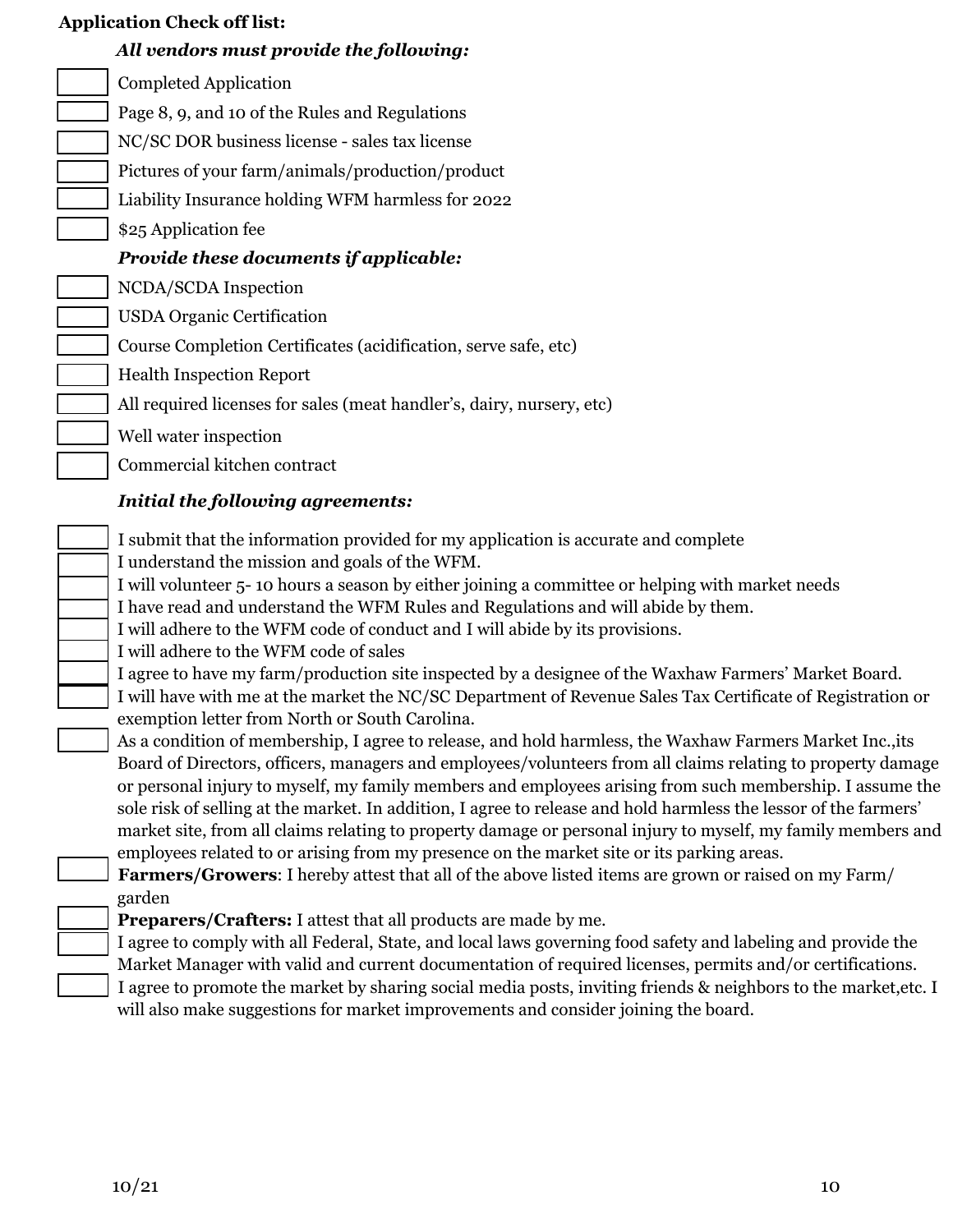| SIGNED:                                                                                                                         |  |
|---------------------------------------------------------------------------------------------------------------------------------|--|
|                                                                                                                                 |  |
|                                                                                                                                 |  |
|                                                                                                                                 |  |
|                                                                                                                                 |  |
|                                                                                                                                 |  |
|                                                                                                                                 |  |
|                                                                                                                                 |  |
| $$25$ fee received    Yes    No                                                                                                 |  |
| $\frac{1}{2}$ 150 Membership fee received     Yes<br>N <sub>0</sub>                                                             |  |
|                                                                                                                                 |  |
| Notes:<br><u> 1989 - Andrea Santa Andrea Santa Andrea Andrea Santa Andrea Santa Andrea Santa Andrea Santa Andrea Santa Andr</u> |  |
|                                                                                                                                 |  |
|                                                                                                                                 |  |
|                                                                                                                                 |  |
|                                                                                                                                 |  |
|                                                                                                                                 |  |